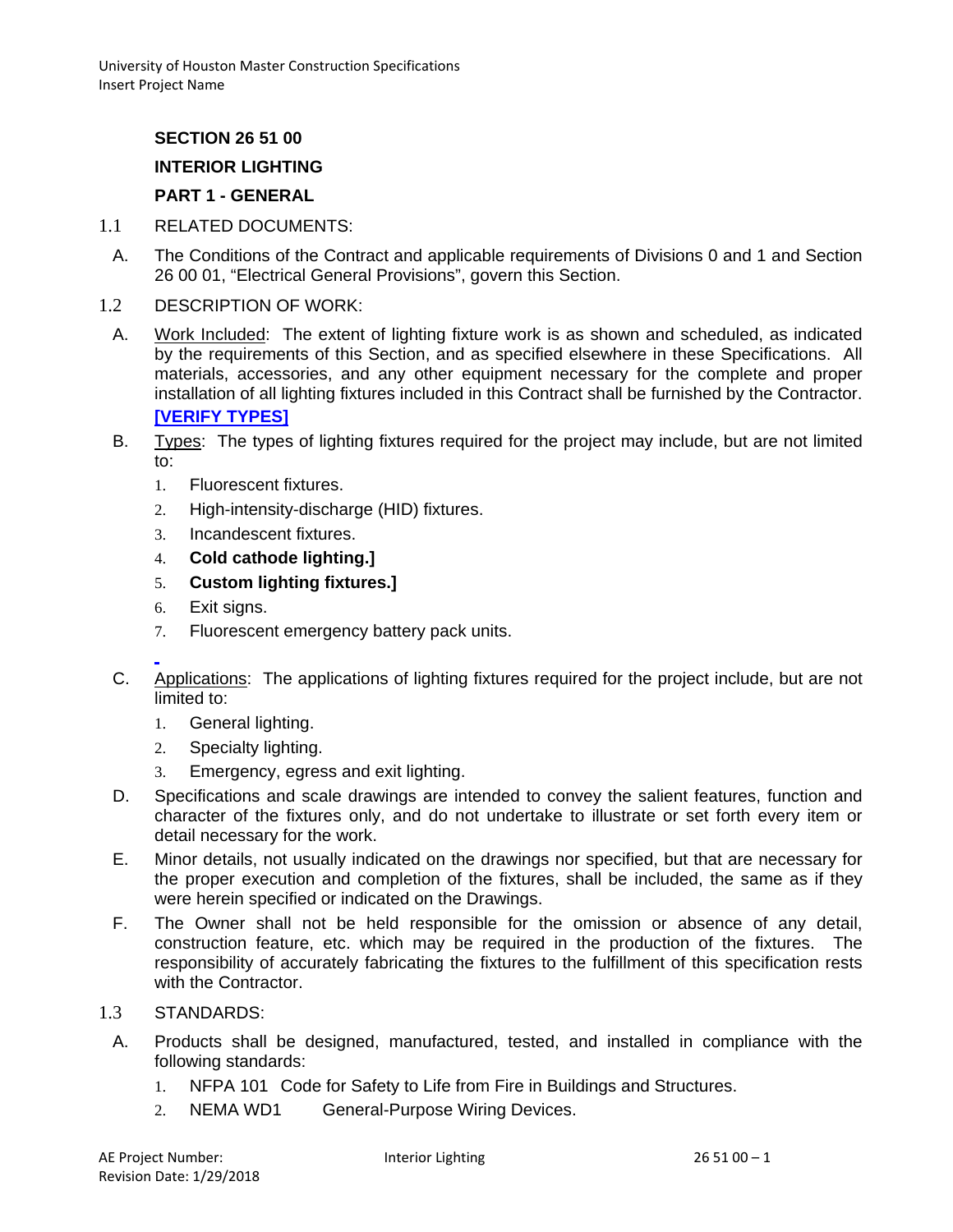- 3. ANSI C82.1Specification for Fluorescent Lamp Ballasts.
- 4. NEMA LE HID Lighting System Noise Criterion (LS-NC) Ratings.

## 1.4 QUALITY ASSURANCE:

- A. Manufacturers: Provide products produced by manufacturers as shown or scheduled for each type of lighting fixture. Identification in the fixture schedule by means of manufacturers' names and catalog numbers is to facilitate establishment of basic features, construction and performance standards. Any substitutions must, in the opinion of the Engineer **[and Lighting Consultant]**, meet or exceed these standards. **[All lighting fixtures with cone type reflectors shall be from the same manufacturer when fixtures are installed in the same room or area, to maintain consistency of reflector colors.]** Provide products complying with these specifications and produced by one of the following for ballasts, lamps, and battery back-up units:
	- 1. Ballast Manufacturers:
		- a. Advance Transformer Company.
		- b. Universal/Magnetek.
		- c. Osram/Sylvania.
		- d. Lutron.
	- 2. Lamps:
		- a. General Electric Company.
		- b. Osram Sylvania.
		- c. Phillips Lighting Corporation.
	- 3. Emergency Battery Back-up Units:
		- a. Bodine.
		- b. Chloride.
		- c. Lithonia.
- B. CBM Label: Provide fluorescent ballasts which comply with Certified Ballast Manufacturers' Association (CBM) standards and carry the CBM mark on the label.
- C. Conformance: Fixtures shall be manufactured in strict accordance with the Drawings and Specifications.
- D. Codes: Materials and installation shall be in accordance with the latest revision of the National Electrical Code and any applicable federal, state, and local codes and regulations.
- E. UL-listing: All fixtures shall be manufactured in strict accordance with the appropriate and current requirements of the Underwriters' Laboratories, Inc. "Standards for Safety," and others as they may be applicable. A UL-listing shall be provided for each fixture type, and the appropriate label or labels shall be affixed to each fixture in a position concealing it from normal view.
- F. Warranty: All ballasts shall be provided with a two (2) year parts and labor warranty from the date of project acceptance.
- 1.5 SUBMITTALS:
- A. Shop Drawings submittals shall include, but not be limited to, the following:
	- 1. Submit manufacturer's data on interior and exterior lighting fixtures in booklet form, with separate sheet for each fixture, assembled by fixture "type" in alphabetical order, with the proposed fixture and accessories clearly labeled. Ballast and lamp product data shall accompany fixture submittals. **[Submittals for custom fixtures shall include**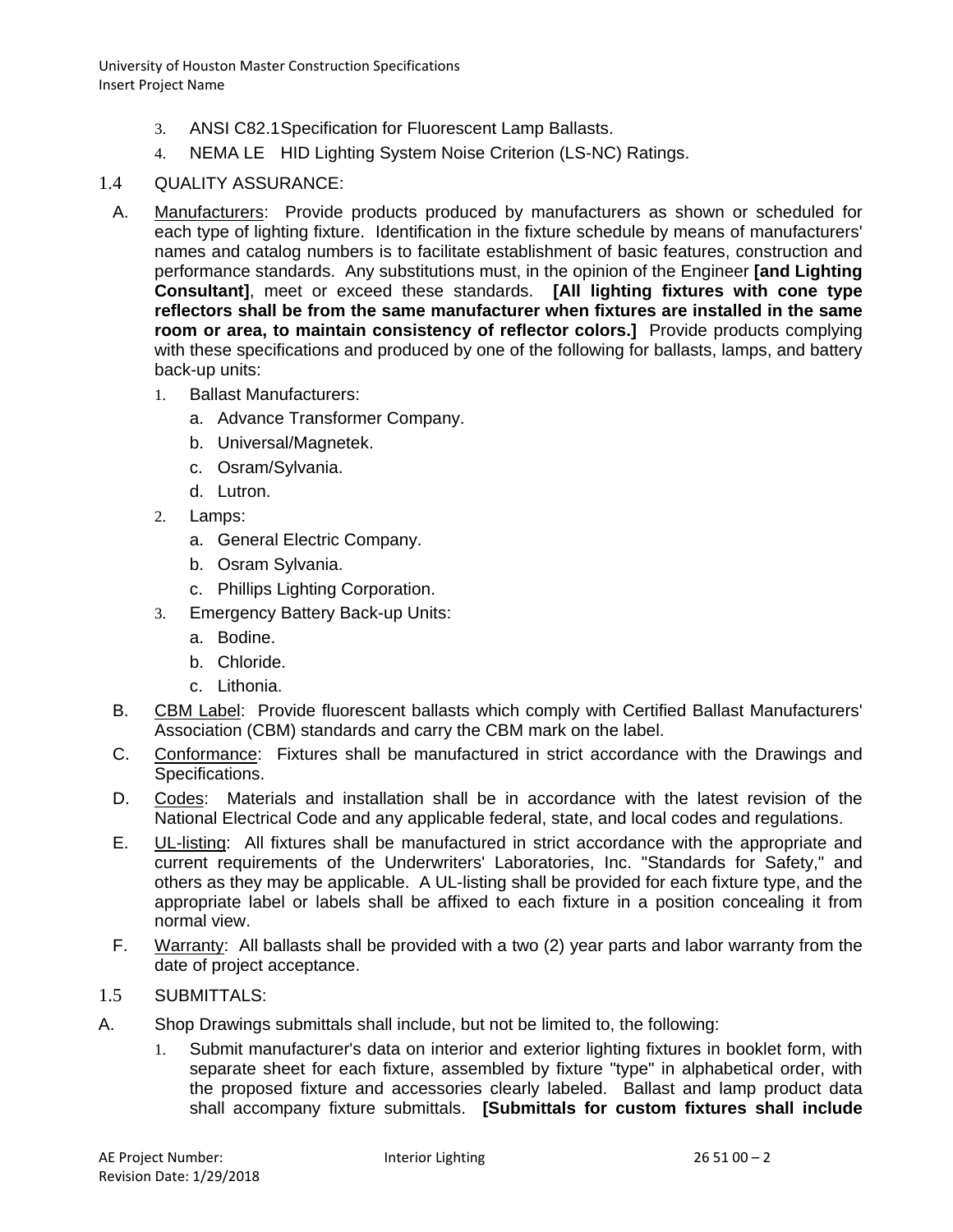#### **complete dimensioned fabrication drawings and descriptive text adequate to allow the proposed fixture materials and construction to be evaluated.]**

- 2. Submit dimensioned drawings and performance data including coefficients of utilization, candela distribution, spacing to mounting height ratio, efficiency and visual comfort probability.
- 3. Submit details of fixture mounting including frames, trims, canopies, support requirements, and other data pertinent to fixture installation.
- 4. Submit complete photometric data for each fixture, including optical performance and efficiency rendered by independent testing laboratory developed according to methods of U.S.A. Illuminating Engineering Society as follows:
	- a. For down and semi-down lights used for general illumination: (1) Coefficients of utilization; (2) Visual Comfort Probability data (fluorescent only) for 100 footcandles, in a 20'by 20'room with 10'ceiling and luminaires lengthwise with reflectances of 80% (ceiling), 50% (walls), and 20% (floor); (3) Candlepower data, presented graphically and numerically, in 5 degree increments (0 degrees, 5 degrees, 10 degrees, etc.). If light output is only bilaterally symmetric, data also developed for up and down quadrants normal, parallel, and at 22-1/2 degrees, 45 degrees, and 67-1/2 degrees to lamps; and (4) Zonal lumens stated numerically in 10 degree increments and at angles to lamps as described above.
	- b. For area and roadway luminaires: (1) Isocandela charts; (2) Coefficients of utilization; and (3) IES roadway distribution classification.
	- c. [Supply photometric data as described above for any fixture offered in substitution for a specified fixture.]
- 5. After shop drawing approval, and prior to release for manufacturing, the Contract shall furnish one sample of each fixture on the fixture schedule and contract drawings for which sample requirement is noted. Sufficient time shall be allowed for thorough examination of the samples by the Lighting Consultant. Samples shall be complete, ready for hanging, energizing, and examining, and shall be shipped, prepaid by Contractor, to the Lighting Consultant, or as otherwise advised. Samples are not returnable, nor included in quantities listed for a project. Samples must be an actual working unit of materials to be supplied.
- 6. Submit details of air handling provisions for fixtures with supply and return air capabilities including, but not limited to: Airflow capacities, pressure drops, boot and connection types and other pertinent data.
- 7. Additional information as required in Section 26 00 01, "Electrical General Provisions".
- 1.6 PRODUCT DELIVERY, STORAGE AND HANDLING:
	- A. Deliver interior lighting fixtures individually wrapped in factory-fabricated fiberboard type containers.
	- B. Handle interior lighting fixtures carefully to prevent breakage, denting and scoring the fixture finish. Do not install damaged lighting fixtures.
	- C. Store interior lighting fixtures in a clean, dry space and protect from the weather.

# **PART 2 - PRODUCTS**

- 2.1 MATERIALS AND COMPONENTS:
	- A. General: Provide lighting fixtures, of the size, type and rating indicated on the Lighting Fixture Schedule, complete with, but not necessarily limited to, lamps, lampholders,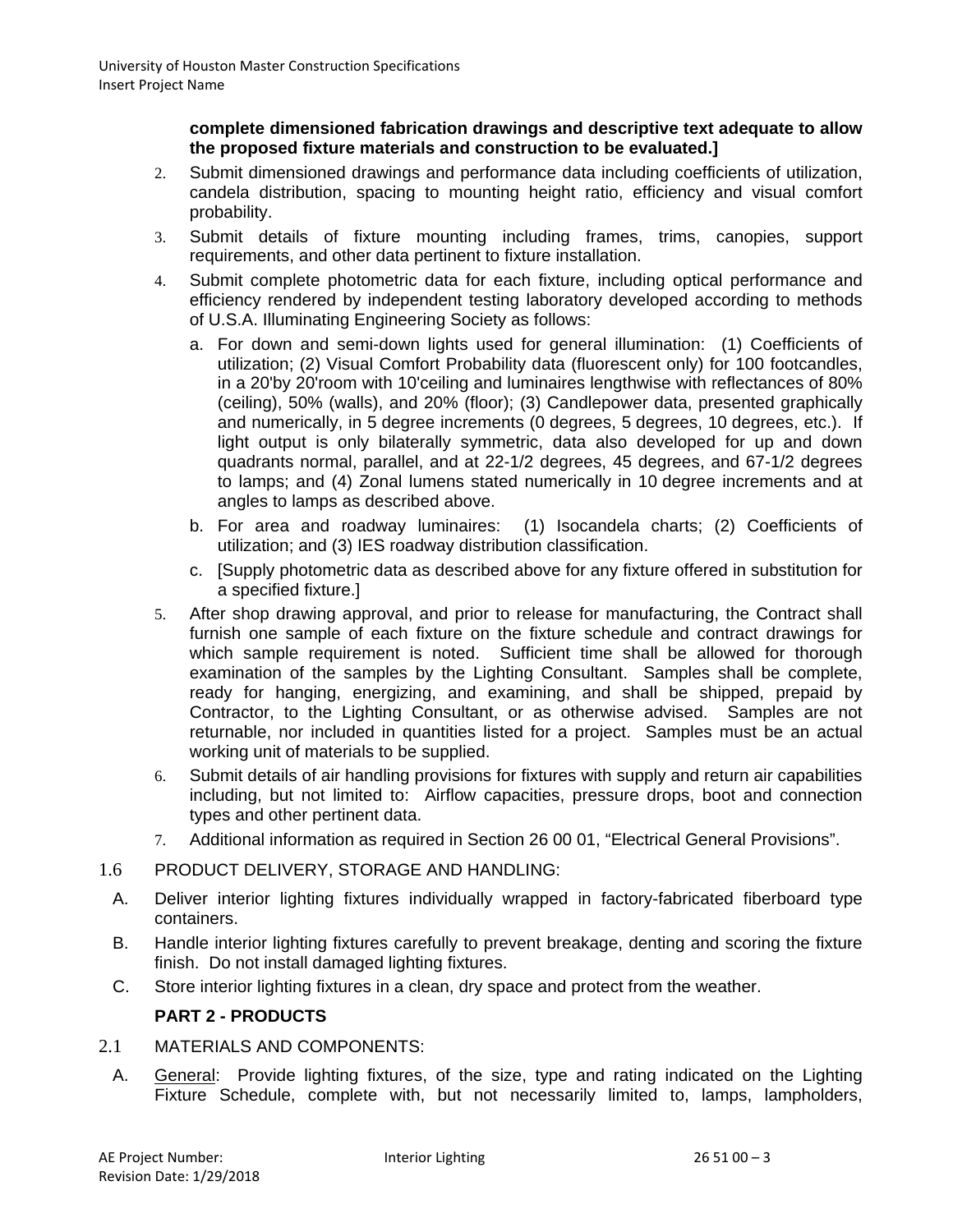reflectors, diffusers, louvers, wire guards, tube guards, ballasts, fuses, starters, and wiring. Fixtures shall be furnished with all required accessories and trim, including hold-down clips, as required for a complete installation in the ceiling-type shown on the Architectural Drawings.

- 1. Lighting equipment shall be complete, wired, and including supporting means, such as plaster frames, supports, hangers, canopies, sockets, holders; current or voltage modifiers, such as ballasts, starters; light control materials; specifically diffusers, louvers, lenses, reflectors and refractors; and lamps.
- 2. Lighting fixtures shall be designed for highest relative efficiency and service. Maintenance to be simple and relamping possible without use of special tools.
- 3. Lighting fixtures shall be constructed and installed in accordance with local building codes and shall bear label of approved testing agent. Materials shall be new and of best grade of approved manufacturing standards. Workmanship shall be of highest order.
- 4. Recessed fixtures shall be provided with frames appropriate construction encountered.
- 5. Ferrous fixture components shall receive treating to assure corrosion resistance and paint adherence. Aluminum parts, unless made of alloys having inherent corrosion resistance, shall be anodized or coated with oxidation-preventing treatment. Finish shall be baked enamel where color is indicated.
- 6. Plastic shall be acrylic.
- B. General Fixture Construction:
	- 1. All materials, accessories, and other related fixture parts shall be new and free from defects which in any manner may impair their character, appearance, strength, durability and function, and effectively protected from any damage or injury from the time of fabrication to the time of delivery and until final acceptance of the work.
	- 2. Fabricate fixture enclosures with a minimum of No. 22 gauge cold rolled sheet steel. Enclosures may be constructed of other metals, provided they are equivalent in mechanical strength, and acceptable to the Engineer**[/Lighting Consultant]**.
	- 3. All sheet metal work shall be free from tool marks and dents, and shall have accurate angles bent as sharp as compatible with the gauges of the required metal. All intersections and joints shall be formed true of adequate strength and structural rigidity to prevent any distortion during shipping, installation, and while in normal use.
	- 4. Housings shall be so constructed that all electrical components are easily accessible and replaceable without removing fixtures from their mountings, or disassembly of adjacent construction.
	- 5. All custom light fixtures shall be thoroughly tested in Manufacturer's shop prior to shipment to ensure mechanical and electrical integrity.
	- 6. All fixtures shall be completely wired at the factory.
	- 7. If ceiling system requires, each recessed and semi-recessed fixture shall be furnished with a mounting frame or ring compatible with the ceiling in which they are to be installed. The frames and rings shall be one piece or constructed with electricallywelded butt joints, and of sufficient size and strength to sustain the weight of the fixture.
	- 8. Fixture to be sealed against light leaks between ceiling trims of recessed and semirecessed lighting equipment and the ceilings. If fixture is used in partially transparent ceiling, fixtures to be sealed against light leaks above the ceiling line.
	- 9. Yokes, brackets and supplementary supporting members needed to mount lighting fixtures to carrier channels or other suitable ceiling members shall be provided as required.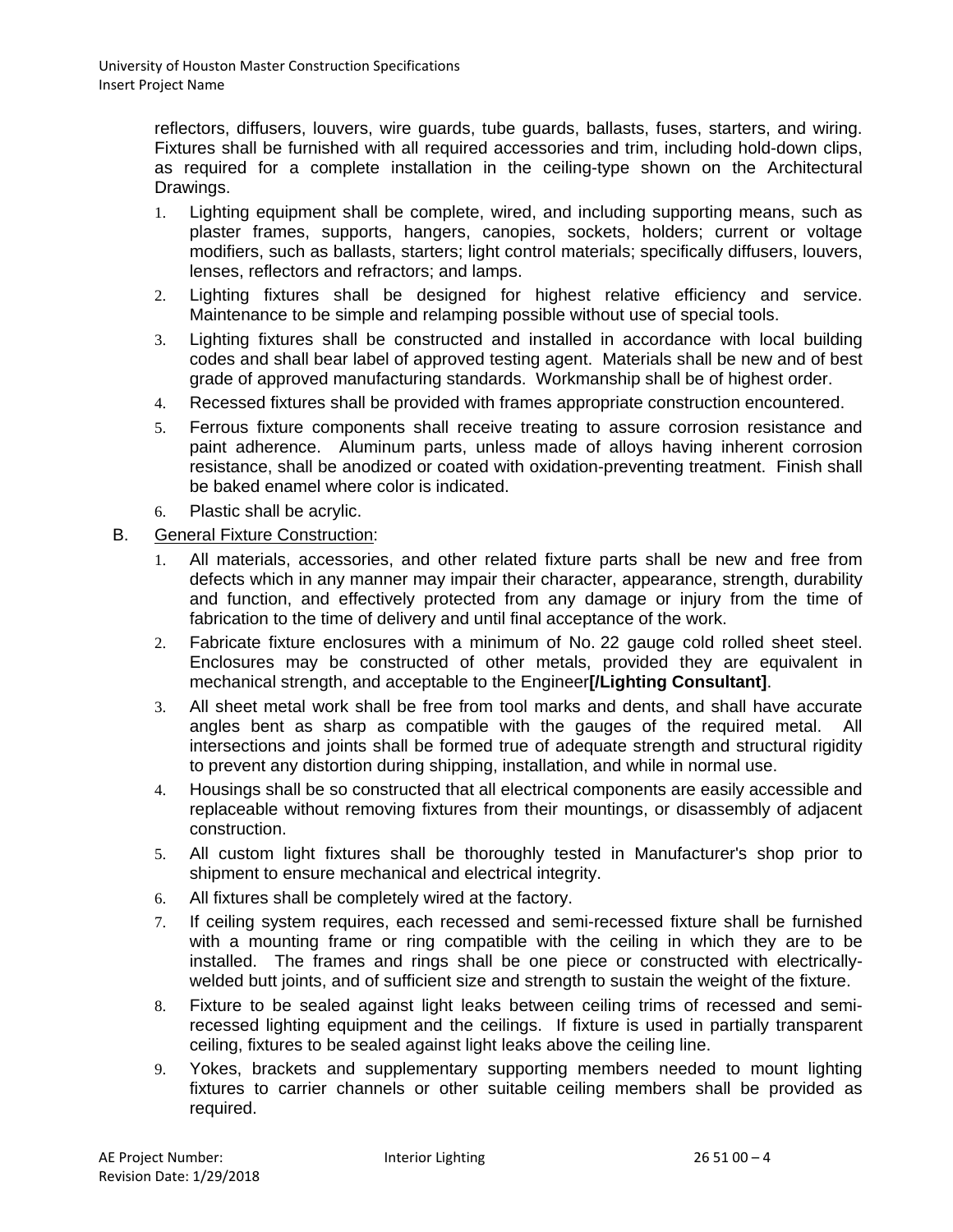- 10. Fixtures for use outdoors or in areas designated as wet locations shall be suitably gasketed to prevent the entrance of moisture. Provide approved wire mesh screens for ventilation openings. Damp location fixtures to be of corrosion resistant parts and hardware.
- 11. In the application and mounting condition specified, fixtures and ballasts must operate within the temperature limits of their design and as specified by Underwriters' Laboratories, Inc.
- 12. Each lighting fixture which has a beam angle adjustment shall have reliable angle locking device capable of long and continuous use.
- 13. Each lighting fixture which has a lamp with an oval shape beam pattern shall contain a lamp orientation locking device which will insure that beam orientation is not disturbed during lamp replacement and fixture cleaning.
- 14. Each light fixture which has a spread lens shall contain lens orientation locking device which will insure that lens orientation is not disturbed during lamp replacement and fixture cleaning.
- 15. All lamp sockets in lighting fixtures shall be suitable for the specified lamps and shall be set so that lamps are positioned in optically correct relation to all lighting fixture components. If adjustable socket positions are provided, socket should be preset in factory for the specified lamp . If different socket positions are specified for various types of the same fixture, sockets shall be preset for each type, and cartons marked accordingly.
- 16. **[All custom castings shall be exact replicas of the approved patterns and shall be free of sand pits, blemishes, scales and rust, and shall be smoothly finished. Tolerance shall be provided for any shrinkage of the metal, so that castings will accurately fit in their designated locations.]**
- 17. **[If the contractor cannot fabricate a particular detail according to the drawings and specifications of the Lighting Consultant which is blemish-free and structurally strong, it is the responsibility of the Contractor to bring said detail to the attention of the Engineer/Lighting Consultant immediately.]**
- 18. **[All custom light fixtures shall be thoroughly tested by manufacturer prior to shipment to ensure mechanical and electrical integrity.]**
- C. Reflectors and Trims:
	- 1. Reflectors, reflector cones and visible trim of all lighting fixtures shall not be installed until completion of plastering, ceiling tile work, painting and general clean-up. They shall be carefully handled to avoid scratching or finger-printing and shall be, at the time of acceptance by the Owner, completely clean.
	- 2. All Alzak parabolic cones shall be guaranteed against discoloration for a minimum of 10 years, and, in the event of premature discoloration, shall be replaced at the expense of the manufacturer for both materials and the cost of labor.
	- 3. Aluminum reflectors shall be finished specular, semispecular, or diffuse as specified and shall meet or exceed Alzak specifications. Minimum requirements for reflector finishes for interior and exterior service shall be as follows:

|                                    |                                  | MINIMUM WEIGHT MINIMUM PERCENT |             |  |
|------------------------------------|----------------------------------|--------------------------------|-------------|--|
|                                    | OF COATING MG.                   |                                | REFLECTANCE |  |
| <b>DESCRIPTION OF SERVICE</b>      | PER SQUARE INCH SPECULAR DIFFUSE |                                |             |  |
|                                    |                                  |                                |             |  |
| Normal interior commercial service | 5.0                              | 83.                            | 75          |  |
|                                    |                                  |                                |             |  |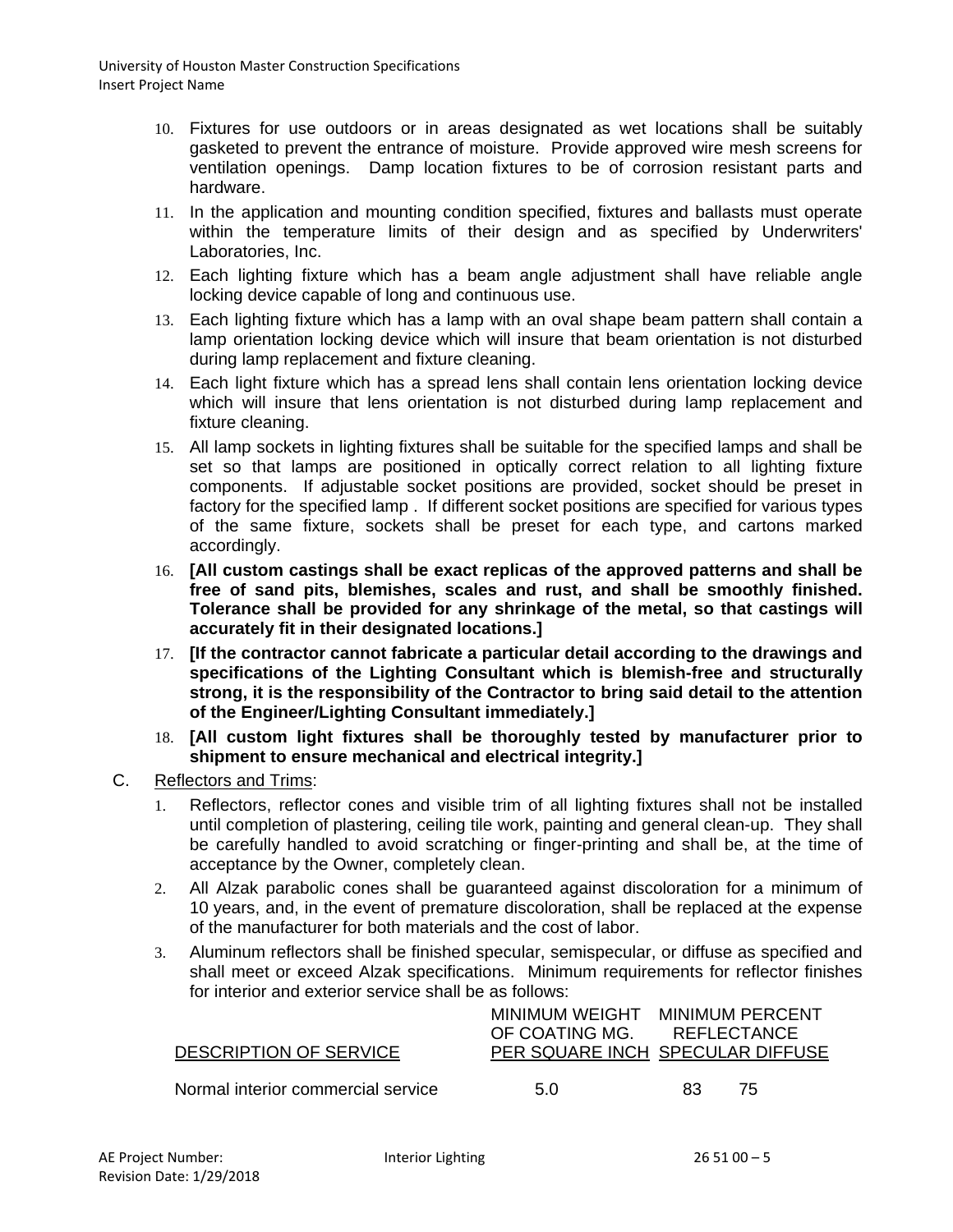| General interior industrial and<br>exterior work reflector protected<br>by glass covering | 7.5 | 82 | 73  |
|-------------------------------------------------------------------------------------------|-----|----|-----|
| Exterior industrial and commercial<br>reflector not protected                             | 10  | 78 | 75. |
| Exterior marine service reflector<br>not protected                                        | 13  | 78 | 65  |

#### D. Lenses:

- 1. Plastic for lenses and diffusers shall be formed of colorless 100% virgin acrylic as manufactured by Rohn & Haas, Dupont or as acceptable to the Engineer**[/Lighting Consultant]**. The quality of the raw material must exceed IES, SPI, and NEMA Specifications by at least 100% which, as a minimum standard, shall not exceed a yellowness factor of 3 after 2,000 hours of exposure in the Fade-meter or as tested by an independent test laboratory. Acrylic plastic lenses and diffusers shall be properly cast, molded or extruded as specified, and shall remain free of any dimensional instability, discoloration, embrittlement, or loss of light transmittance for at least 15 years.
- 2. Glass used for lenses, refractors, and diffusers in incandescent and HID lighting fixtures shall be tempered for impact and heat resistance; the glass shall be crystal clear with a transmittance of not less than 88%. For exterior fixtures use tempered Borosilicate glass Corning #7740 or as acceptable to the lighting consultant. For fixtures with a radiant energy of 4.16 watts per square inch or greater, directly exposed to the elements and aimed above the horizontal, use Vycor glass.
- 3. Where optical lenses are used, they shall be free from spherical and chromatic aberrations and other imperfections which may hinder the functional performance of the lenses.
- 4. All lenses, louvers, or other light diffusing elements shall be removable, but positively held so that hinging or other normal motion will not cause them to drop out.
- 5. All lenses shall be clean and free of dust at the time of substantial completion.

### E. Lamp Holders:

- 1. Incandescent:
	- a. Body: Porcelain.
	- b. Screw Shell: Nickel-plated brass, prelubricated with silicone compound.
	- c. Contacts: Spring-loaded nickel-plated phosphor bronze.
- 2. Fluorescent:
	- a. Body: White urea plastic.
	- b. Contacts: Phosphor bronze.
- 3. High Intensity Discharge:
	- a. Body: Porcelain.
	- b. Screw Shell: Nickel-plated brass, prelubricated with silicone compound.
	- c. Contacts: Spring-loaded nickel-plated phosphor bronze.
- 4. Lamp holders in lighting fixtures shall be suitable for indicated lamps and shall be positioned to place lamps in optically correct locations in relation to fixture components. If adjustable socket positions are provided, socket should be present in factory for lamp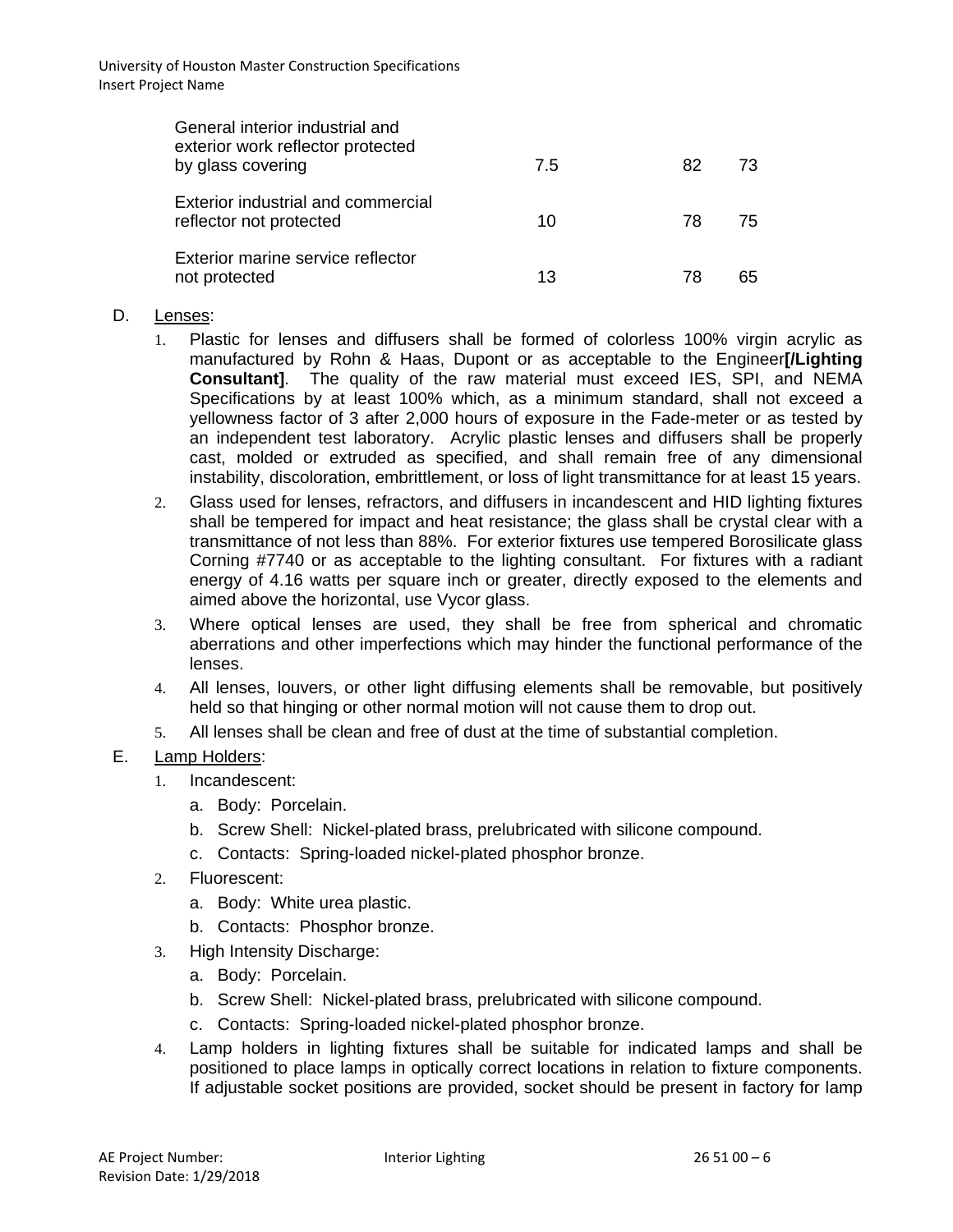specified. If different socket positions are specified for same fixture, sockets shall be preset for each type, and cartons marked accordingly.

5. Furnish lamp holders which are UL-listed and designed for proper lamp operation and life. Outdoor lamp-holders shall be neoprene-gasketed and compression type. Lamp holders to be appropriate to the specified lamp.

### F. Finishes:

- 1. Painted Surfaces: Synthetic enamel, with acrylic, alkyd, epoxy, polyester, or polyurethane base, light stabilized, baked on at 350°F minimum, catalytically or photochemically polymerized after application.
- 2. White Finishes: Minimum of 85% reflectance.
- 3. Frames: Ceiling opening frames shall either be manufactured of nonferrous metal, or be suitably rustproofed after fabrication.
- 4. Selection: Unless otherwise noted, finishes shall be as selected by the Architect.
- 5. Undercoat: Except for stainless steel, provide ferrous metal surfaces with a five stage phosphate treatment or other acceptable base bonding treatment before final painting **[and after fabrication]**.
- 6. Unpainted Surfaces: Unpainted nonreflecting surfaces shall be satin-finished and coated with a baked-on clear lacquer to preserve the surface. Where aluminum surfaces are treated with an anodic process, the clear lacquer coating may be omitted.
- 7. Unpainted Aluminum Surfaces: Finish interior aluminum trims with an anodized coating of not less than 7 mg per square inch, of a color and surface finish as selected by the Architect. Finish exterior aluminum and aluminum trims with an anodized coating of not less than 35 mg per square inch, of a color and surface finish as selected by the Architect.
- 8. Porcelain Enamel Surfaces: Apply porcelain finishes smoothly. Finish shall be not less than 7.5 mils thick of non-yellowing, white, vitreous porcelain enamel with a reluctance of not less than 85%.

### G. Fixture Fabrication:

- 1. General: Design components to allow for expansion and contraction for a minimum ambient temperature range of 150°F (37.8°C) without causing buckling, excessive opening of joints or over-stressing of welds and fasteners.
- 2. Sheet Metal Work: Form metalwork to required shapes and sizes with true curves, lines, and angles. All sheet metal work shall be free from tool marks and dents, and shall have accurate angles bent as sharp as compatible with the gauges of required metal. Form intersections and joints true with adequate strength and structural rigidity to prevent distortion after assembly. Provide necessary rebates, lugs and brackets for assembly of units. Use concealed fasteners wherever possible.
- 3. **[Castings: All castings shall be exact replicas of approved patterns and shall be free of sand pits, blemishes, scales and rust, and shall be smoothly finished. Tolerance shall be provided for any shrinkage of metal castings in order that finished castings will accurately fit in their designated locations.]**
- 4. Welding: Comply with AWS for recommended practices in shop welding. Provide welds behind finished surfaces without distortion or discoloration of exposed side. Clean exposed welded joints of all welded flux and dress on all exposed and contact surfaces.
- 5. Assembly: Accurately fit all parts of fixture. All joints in metal, not checked, shall be brazed and not soldered. Joints shall be invisible. Where screws are necessary for adjustment of applied ornament, they shall be concealed, as far as possible, and finished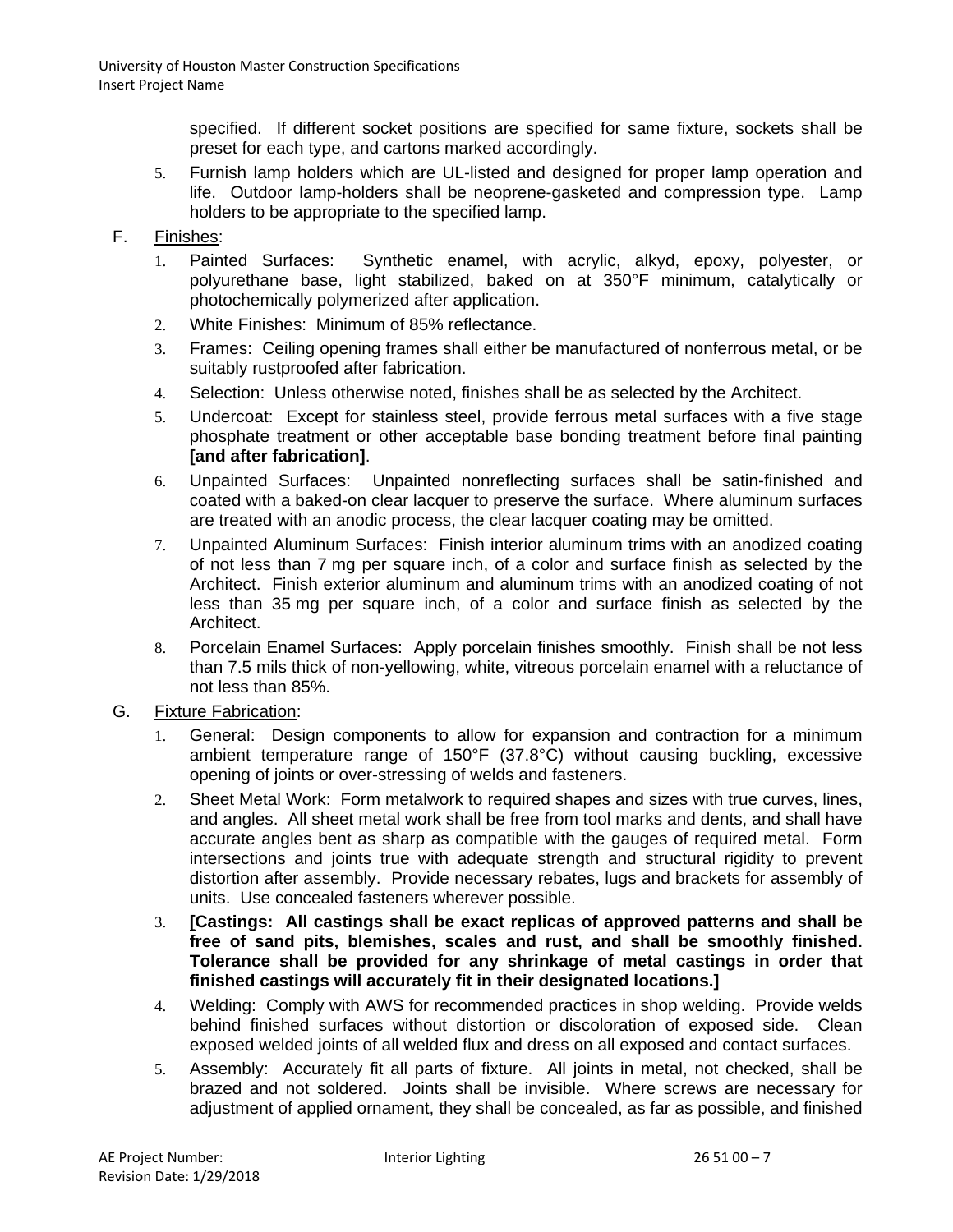to match other metalwork. Mill joints to a tight, hairline fit. Cope or miter corner joints. Form joints exposed to weather to exclude water penetration. Assembled fixtures shall be well braced, and of adequate strength to resist sagging or deforming.

#### H. Glass:

- 1. Glassware shall be mechanically strong, properly annealed, and free from internal strain that might cause breakage. Where possible glassware shall be tempered for impact and heat resistance. Unless otherwise noted, all enclosing globes shall match glass of existing fixtures, or if none exists, glassware shall match approved prototype in size, contour, finish and general appearance. Supplied globes shall faithfully reproduce existing globes or approved prototypes in every way, having qualities equal to or better than the approved prototype without sacrifice of any other characteristics such as transparency or translucency and reflection/refraction properties. Glassware supplied shall be of consistently high quality and free from such imperfections as streaks, corns, stones, blisters, checks or other flaws that affect glassware strength or appearance.
- 2. Dimensional Tolerances of Glass: All other dimensions of supplied globes shall not vary more than 1% more or less than the respective dimension on the approved prototype. Tolerances for glass thickness shall be set by the Architect and adhered to by the contractor. Each unit of glassware supplied shall be identical to others of that type and faithful to the approved prototype.
- 3. All glass ornament in relief and globes shall be blown up fully in molds so as to faithfully replicate approved samples.
- 4. Where shown, etch, chase or carve ornament on globes as detailed.
- 5. Glass Overage: Furnish 10% additional in number of each size and kind of globe (or a minimum of two, whichever is greater).
- I. Wiring:
	- 1. Generally use SF-2 insulated wire for rewiring existing or new wire at replicated light fixture. SF-1 may be substituted in those locations where space will not permit the installation of SF-2 and where the load is 6 amps or less. Provide 600 volt insulation.
	- 2. Factory-wire all fixtures. Provide leads no shorter than 1'-0" or as required to suit the project application.
- J. Connections:
	- 1. Fasteners: Furnish fasteners of basic metal and alloy, matching finished color and texture as metal being fastened, unless otherwise indicated. For steel and aluminum fixtures, all screws, bolts, nuts, and other fastening and latching hardware shall be cadmium or equivalent plated. For stainless steel fixtures, all hardware shall be stainless steel. For bronze fixtures, all hardware shall be bronze.
	- 2. Welding Materials: Type and alloy of filler metal and electrolodes as recommended by producer of metal to be welded, and as required for color match, strength and compatibility in the fabricated units.
- K. Fixture Types:
	- 1. Fluorescent Fixtures: Provide fluorescent fixtures of the type scheduled on the Lighting Fixture Schedule, complete with ballasts and lamps of the type, color, wattage and size scheduled.
		- a. Provide fluorescent fixtures with heavy white lampholders with definite locking-in feature and contacts for proper lamp operation and life. Outdoor lampholders shall be neoprene gasketed and compression type. Sockets with open-circuit voltage over 300 volts to be safety type and designed to open the supply circuit on lamp removal.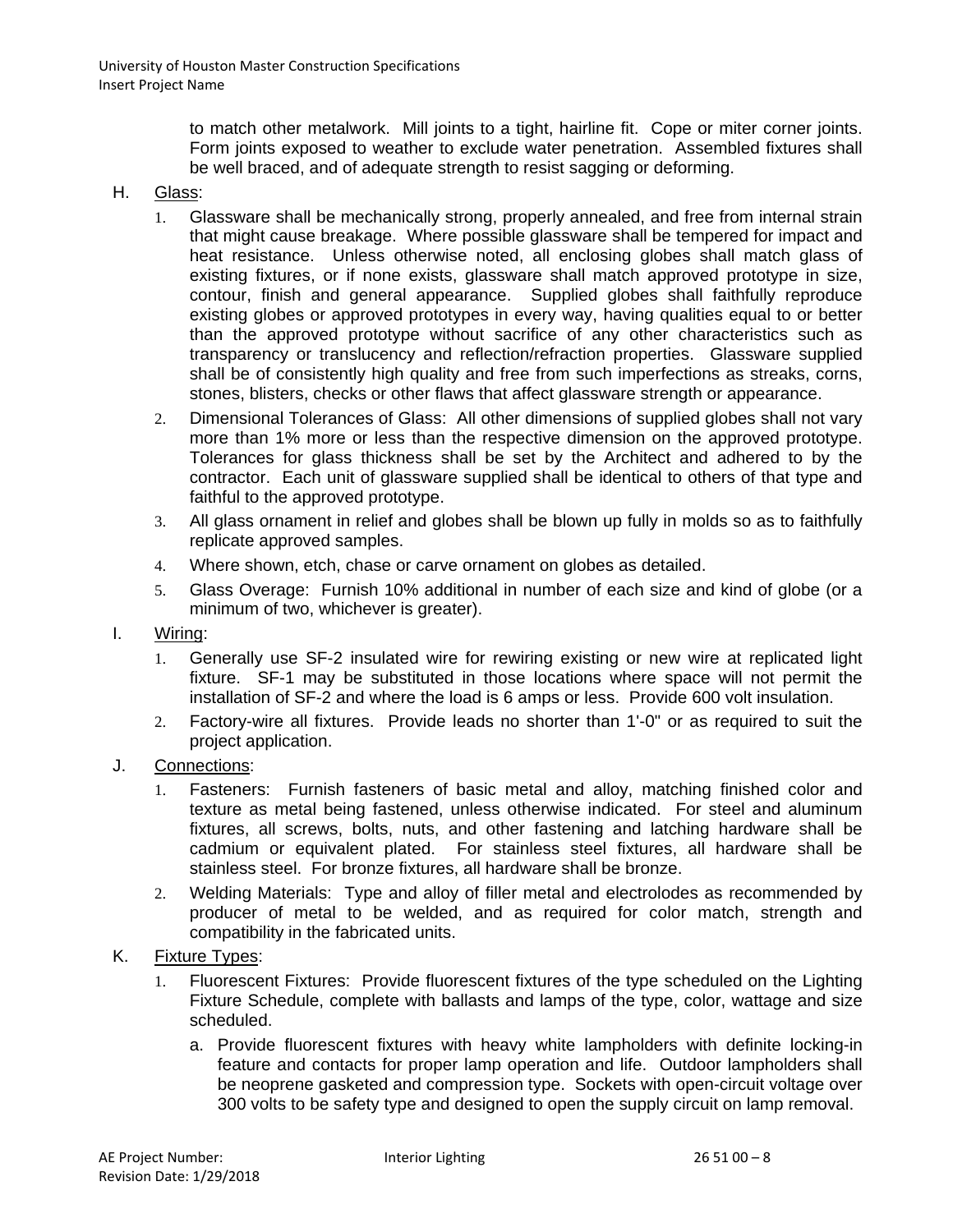# **[VERIFY THE FOLLOWING]**

- b. Fixture body parts, comprising fixture housing, reflectors, wire channels, end plates, ballast housings, and similar body parts, shall be made of extruded aluminum, galvanized stampings, or bonderized steel, as indicated. Housing end plates, socket bridges, reflectors, wiring channels and ballast covers shall be die formed of not less than No. 22 gauge cold rolled steel unless specified otherwise. Mount lamps on rapid-start circuits within one inch (1") of grounded metal, one inch (1") wide minimum and as long as the lamp. Wireways shall have adequate wiring space, accessible after fixture installation. Construct fixtures so that ballast may be serviced or replaced without removal of fixture housing from adjacent construction. Housing shall be adequately ventilated where required. Hardware shall have rustproof finish. Fixture bodies shall be painted **[before] [after]** fabrication.
- c. Temperatures around ballast and in fixture housing shall not exceed 90°C with ambient room temperature at 27°C.
- d. Lighting fixtures shall have continuous light-seal gaskets seated in such manner as to prevent any light leaking through any portion or around any edge of the trim frame. Other sealing methods shall be individually reviewed.
- e. Diffusers shall be framed in hinged continuous assembly, except where frameless units are indicated. Frameless units shall be removable without tools and opened or closed by hand pressure. Diffuser frame latches shall be spring-loaded or camoperated.
- f. Fluorescent fixture lenses, where required, shall be 100% extruded virgin acrylic, prismatic-type, nominal 0.125" thick, unless specified otherwise. Provide a minimum of eight hold-down lens retaining clips for troffers utilizing framed diffuser lenses.
- g. Fluorescent fixtures in continuous rows shall be supplied with all fixture couplings, chase nipples, and other accessories recommended by the manufacturer for continuous row installation.
- h. Fluorescent troffers shall be shipped prelamped, unless noted otherwise.
- i. Parabolic louver fluorescent troffers shall be shipped with a plastic bag or film to protect the louvers from site conditions. Louver protection shall not be removed until the space where the fixture is installed is complete.
- j. Supply air-type fluorescent fixtures shall be provided with adjustable air pattern control blades.
- k. Lay-in fixtures shall be provided **with hold-down clips** per the NEC, minimum two clips per fixture. Fixtures shall also be supported from the structure by two ceiling wires on diagonally opposite corners of the fixture.
- 2. HID Fixtures: Provide HID fixtures as scheduled on the Lighting Fixture Schedule, complete with fused ballast, lamps of the type, color, wattage, and size scheduled, or as specified by the lighting fixture manufacturer.
	- a. On open metal halide fixtures, provide a shield below the lamp to provide protection from lamp breakage at the end of lamp life.
	- b. Size and type of fuse shall be as recommended by the ballast manufacturer. Holders shall be mounted inside the fixture junction box for recessed fixtures, inside enclosed fixtures and inside pole base handholes of pole-mounted fixtures. Holders installed in damp or wet locations shall be waterproof. Holders installed in bollards and pole bases shall be of a breakaway disconnect design.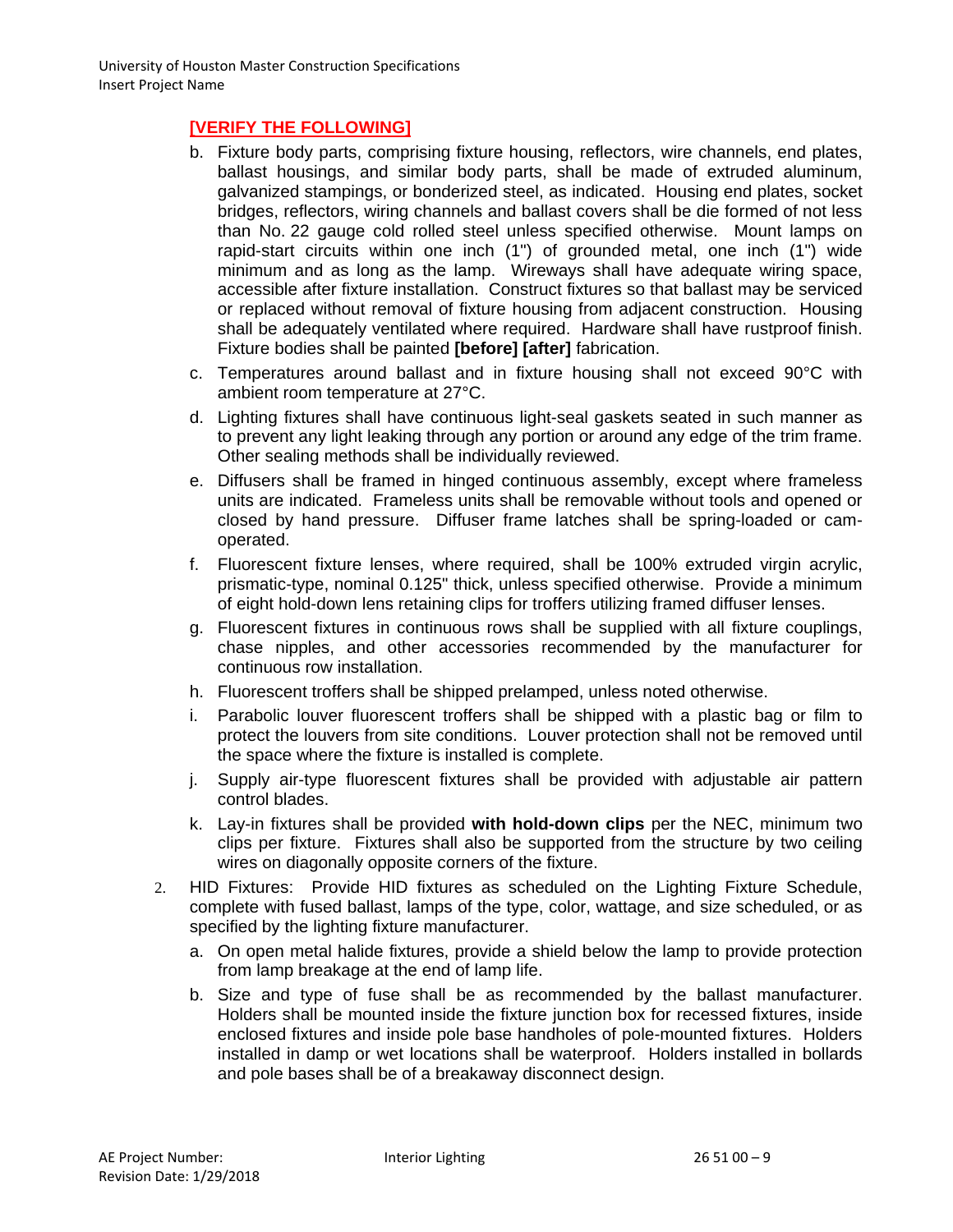- 3. Incandescent Fixtures: Provide incandescent fixtures as scheduled on the Lighting Fixture Schedule, complete with lamps of the type, color, wattage, and size scheduled.
	- a. Provide recessed incandescent fixtures with trim rings compatible with the ceiling material where fixture is to be installed. Incandescent fixtures shall be prewired equipped with integral thermal protection. Incandescent lighting fixtures shall be appropriately listed and labeled by Underwriters' Laboratories, Inc. for their final installation, i.e., damp or wet locations, etc.
	- b. Recessed fixtures shall be designed and installed to eliminate light leakage.
	- c. Fixtures intended for use with medium or mogul base lamps shall use porcelain sockets, wire with (minimum) No. 18, 150°C rated wire and in accordance with the applicable NEC requirements. Fixtures intended for recessed mounting shall be furnished with not less than 4'of approved fixture wire. Lighting fixtures with PAR or similar lamps shall be wired with approved silicone or other approved fixture wire, suitable and labelled for the purpose.
	- d. Lampholders to be high grade porcelain, Edison screw-type, medium size and of the highest class and quality with socket of nickel-plated brass prelubricated with silicone compound. Provide mogul-type lampholders for lamps of 300 watt rating and over. Sockets shall be provided with an approved arrangement to securely set and lock socket into lighting fixture.
	- e. For recessed incandescent fixtures where junction box is required, shall be accessible when fixture is removed. Connect to conduit system with flexible conduit containing #14 (minimum) fixture wire.
	- f. Aluminum reflectors shall be Alzak (finish as selected) or as authorized, and not less than 0.057" thick, unless specified otherwise.
	- g. Incandescent lighting fixtures utilizing tungsten halogen sources shall be designed and constructed so that lamp seal temperatures do not exceed 350°C at an ambient temperature of 25°C when tested in accordance with UL Standard #57 and shall maintain an operating bulb wall temperature of approximately 600°C and not less than 250°C.
	- h. Lead wires for fixtures utilizing tungsten halogen sources shall be rated for not less than 200°C operation, but shall be rated for 250°C if expected temperature conditions warrant.
	- i. Temperature on reflectors shall not exceed 205°C at any point.
	- j. All fixtures specified for recessing in ceilings shall be supplied with prewired junction boxes.
- 4. Lighting Track: Provide a complete track lighting installation as scheduled on the Lighting Fixture Schedule, complete with fixture heads as shown or scheduled and lamps of the type, color, wattage and size scheduled.
	- a. Lighting track shall be single circuit light track assembly unless specified otherwise. It shall consist of an outer housing with two electrical conductors, and with suitable insulation between the conductors and the housing. The conductors to be tin-plated copper and the insulation shall be of high temperature vinyl. The housing shall have a moment of inertia of not less than 0.160" and shall be made of a noncorrosive material such as an aluminum extrusion of Alloy 6063 T5.
	- b. Grounding may be provided by the housing or by other means, and in the process of installing a fixture on the track, the grounding connection shall be automatically completed before electrical conductor contact occurs. Maximum outside dimensions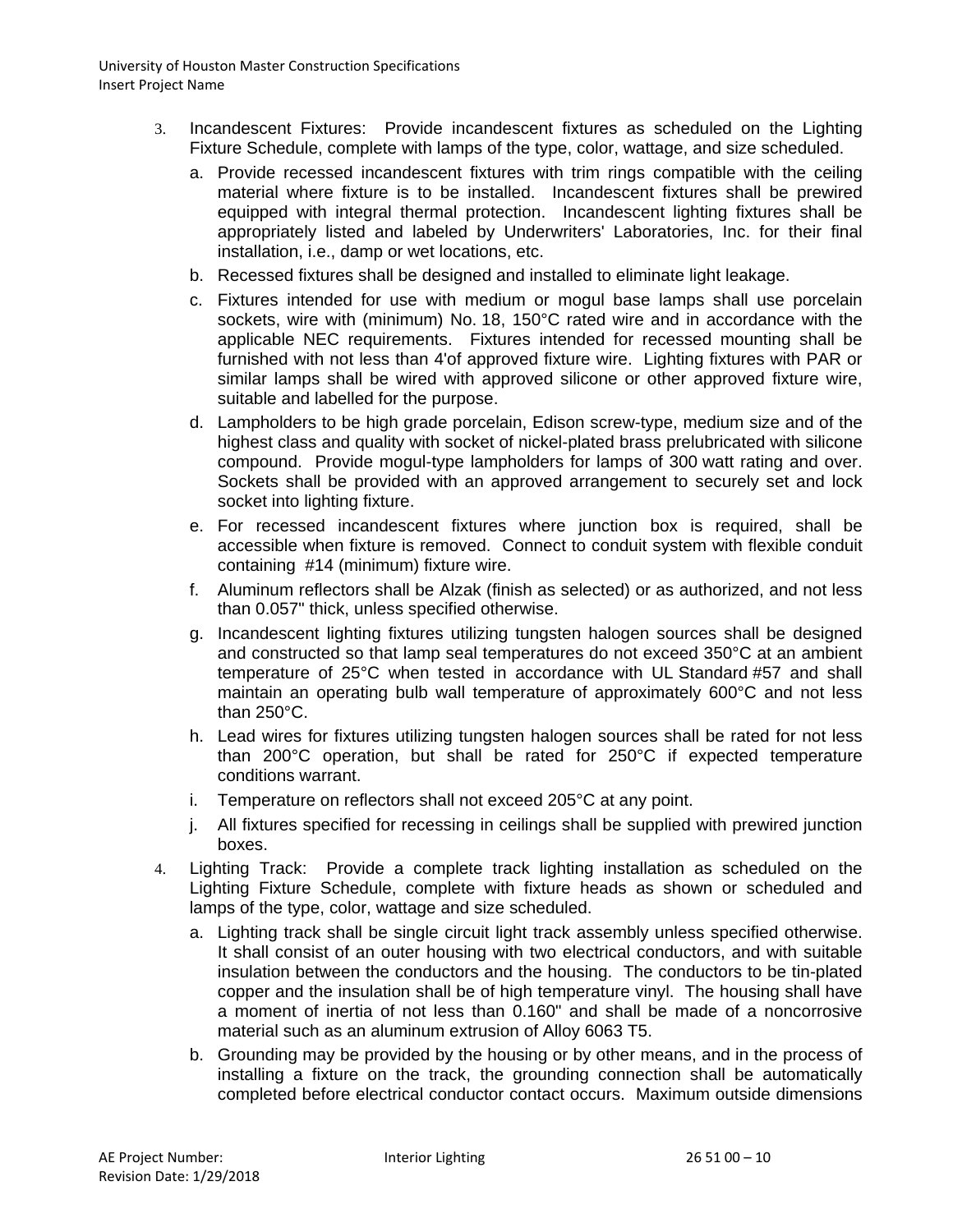of the housing shall be 1-5/8" high x 1-7/8" wide with a continuous open slot on the ceiling line not wider than 3/4".

- c. The track assembly shall be rated at not less than 50 amperes at 300 volts. The insulation shall be suitable and approved for temperatures resulting from the use of several track fixtures in close array with Q250 PAR 38 lamps. A special electrical feed box shall be furnished for attachment to any location along the track, with spring mounted coverplate fitting the box neatly and mounting flush with the conductors.
- d. The track shall be spliced in such a way that it is not obviously visible where the electrical and mechanical connection occurs.
- e. Specially designed splice bars shall align and connect two runs of track.
- f. Two push-in continuity jumpers shall be supplied to maintain electrical contact at a splice location. Track runs to be provided with 8" long #10 teflon leads.
- g. The track shall incorporate means for secure mechanical attachment and simultaneous electrical feed of lighting fixtures equipped with the necessary attachment plug devices.
- h. Recessed track as installed shall be absolutely flush with finished ceiling plane and absent of any gaps between ceiling material and aluminum housing. Contractor shall be responsible for making sure that recessed track integrates properly into ceiling construction and according to manufacturer's recommendations. This includes having appropriate ceiling assembly and finish material thickness.
- 5. Cold Cathode Lighting: Provide a complete cold cathode lighting installation as scheduled on the Lighting Fixture Schedule and as shown on the Architectural and Electrical Drawings and Details. It shall be manufactured in entirety, including lamps, lampholders and ballasts, by National Cathode Corp., or approved equal.
	- a. Lamps shall be mounted in a straight electrode configuration and shall produce 440 lumens per foot when operating at 200 ma, and shall not depreciate more than 20% after 10,000 hours of operation.
	- b. Lamps shall be made from 1 inch (1") diameter lead glass halo-phosphor coated and baked, with heavy duty coated electrodes and shall be fabricated to the shapes and sizes called for in the Architectural details, and shall have adjustable snap-on lamp reflectors.
	- c. Lampholders shall be right-angle, straight electrode type, UL-listed, and of white glazed porcelain with spring bronze clip contacts to give good electrical contact and support the lamps securely.
	- d. Ballasts required for the cold cathode lamps shall be remotely located as directed by the Architect. The ballasts shall be UL-listed, HPF, 118 volt, 60 Hz, 200 ma, for cold weather operation.
	- e. Installation of lamps, lampholders, secondary feeds, and ballasts shall be in strict accordance with the intent of the contract drawings and the approved shop drawings of the cold cathode manufacturer. The Contractor shall install the lampholders so that all lamps make secure electrical contact.
	- f. Circuit breakers controlling the circuits feeding the cold cathode ballasts shall be capable of being locked in the open position.
	- g. Shop drawings shall include scale plans and details showing the method of installation of lampholders, lamps, reflectors, ballasts, and secondary feeds, as well as a complete bill of materials. The shop drawings shall show the exact locations of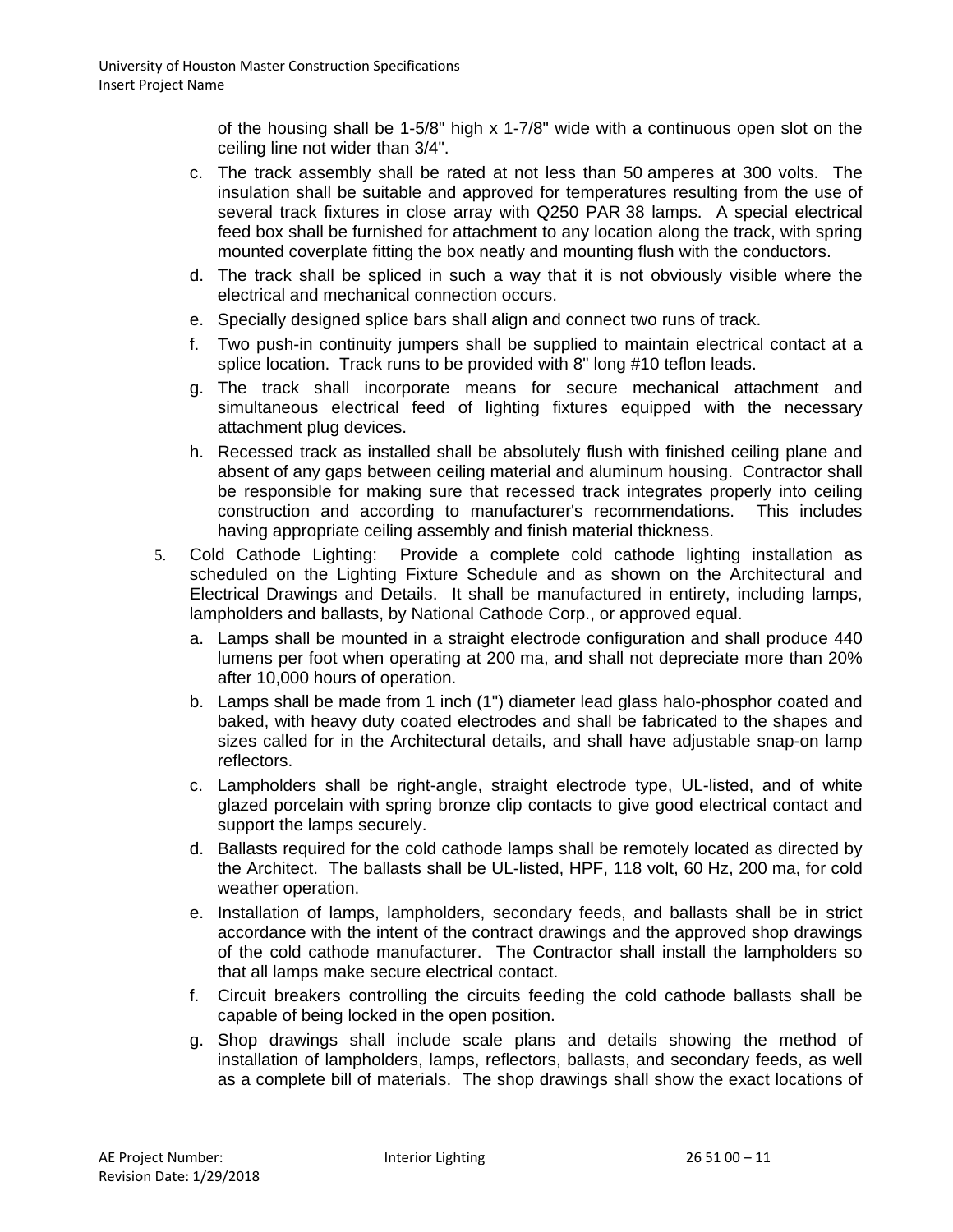the lampholders and lamp shapes and lengths, and six copies shall be supplied, to be incorporated in the Maintenance Manuals.

- h. The following manufacturer information shall be provided by the Contractor within 60 days of signing of the contract: name of manufacturer, and if other than National Cathode Corp., list of previous jobs using one inch (1") diameter lamps operating at 200 ma.
- 6. Exit Signs: Provide exit signs as scheduled on the Lighting Fixture Schedule. Exit lighting fixtures shall meet the requirements of all applicable federal, state, and local codes.
	- a. Exit signs shall have provisions for flashing **[and providing an audible tone]** upon loss of power or flashing upon a signal from the building fire alarm system, where specified, scheduled, or noted on the Drawings.
	- b. Exit sign battery packs shall meet all specified requirements for Fluorescent Emergency Battery Backup Units as specified in Paragraph 2.01/N.
- L. Ballasts:
	- 1. Energy Saving Ballasts Indoor **[PL]** Fluorescent: Provide low noise, high power factor (90% or greater), rapid start, Class P, thermally protected, encased and potted CBMcertified and ETL-approved energy saving magnetic ballasts**[, Advance Mark III or equal]**. Provide ballasts with an "A" sound rating and a +50°F temperature rating in indoor conditioned spaces. Provide high power factor ballasts for all PL lamps. **[Provide ballasts with a maximum input wattage of 86 watts when installed in a surface-mounted, 2-lamp, strip fixture with standard F40 lamps.] [Fixtures in firerated ceilings floor/ceiling assemblies and floor/roof assemblies shall have high temperature ballasts if the fixture is enclosed in a fire-rated enclosure.] [Ballasts shall be single or double lamp-type only.] [Where fluorescent fixtures are installed on isolated power circuit, low leakage ballast suitable for isolated power use shall be provided.]** Ballasts shall be mounted in fixtures so as to provide maximum sound attenuation.
		- a. All 120 and 277 volt ballasts for four foot T12 rapid start lamps and eight foot T12 slimline and high-output ballasts lamps shall comply with U.S. Public Law 100-357 and shall bear the seal of compliance on the ballast case.

#### **[VERIFY ELECTRONIC BALLAST COMPATIBILITY IF USED WITH FERROMAGNETIC AC INVERTER POWER SYSTEM]**

2. Energy Saving Electronic Ballasts - Indoor **[(non-PL)]** Fluorescent: Provide UL-listed, low noise, high power factor, rapid start, Class P, thermally protected, encased solid state energy saving ballasts for **[all]** indoor **[non-PL]** lighting fixtures **[where scheduled or specified]**. Ballasts shall operate at a frequency between 20 and 35 kHz and shall produce no visible lamp flicker. Ballasts shall operate lamps on parallel or series circuits and shall deliver normal lamp life. Lamp failure shall not affect ballast life. Ballasts shall comply with all applicable FCC and NEMA standards concerning EMI and RFI emissions and shall meet applicable ANSI standards related to hormonic distortion and surge suppression. Provide ballasts with a maximum power input wattage of 60 watts when installed in a surface-mounted, 2-lamp, strip fixture with standard F34 lamps. Ballast power factor shall be 90% or greater and input current harmonic content shall not exceed **[5%] [10%] [25%]**. Electronic ballasts shall be Advance **[Mark V Electronic Integrated Circuit Ballas**t**s] [Discrete Electronic Ballasts]** or an approved equal by Valmont, MagnaTek, Motorola or Universal. Ballasts shall be mounted in fixtures so as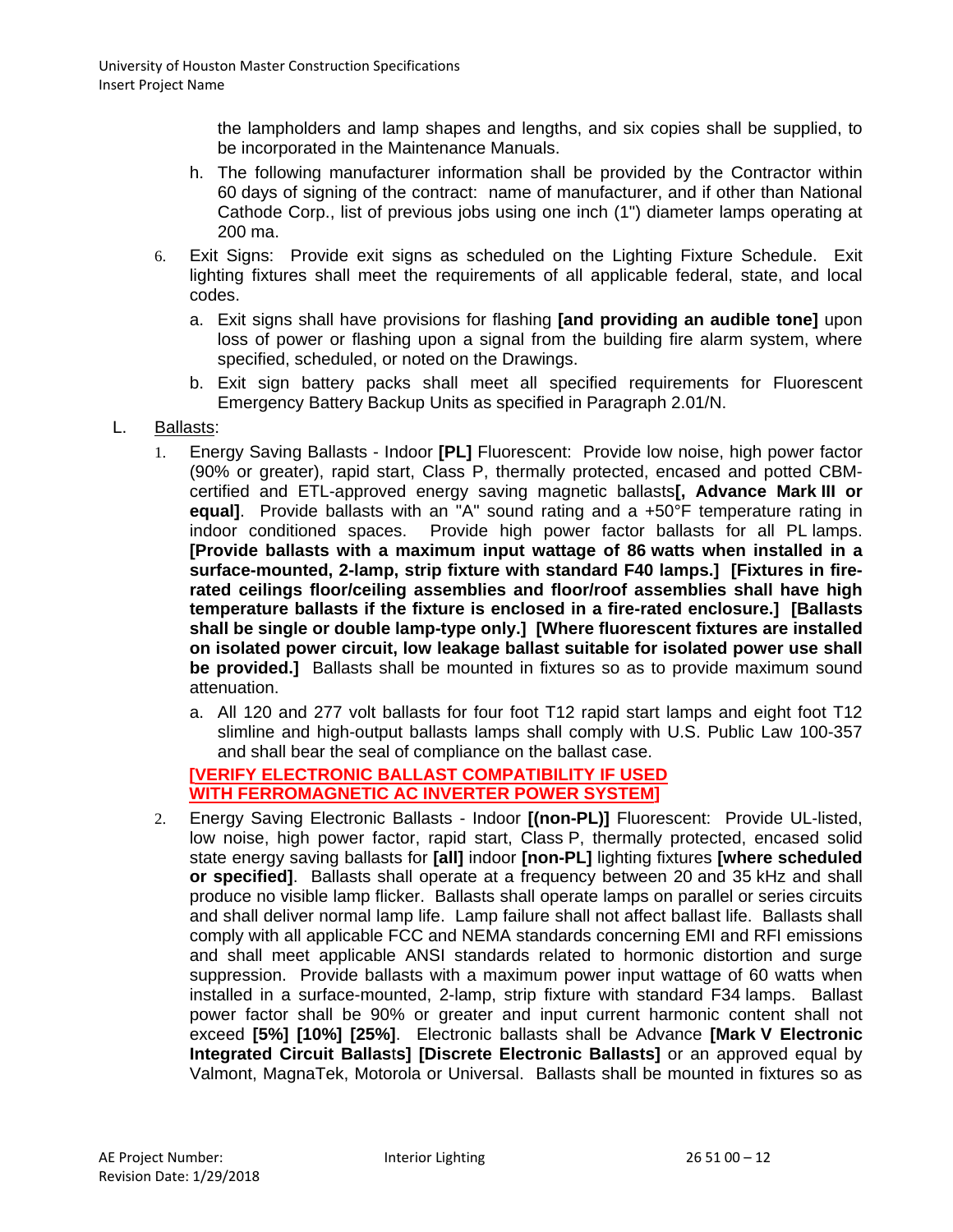to provide maximum sound attenuation. **[Use of 3 lamp ballasts is acceptable unless dual level switching is shown on the drawings.]**

- 3. Ballasts HID: Provide UL-listed or CSA-approved high power factor, constant wattage, regulated output/high reactance autotransformer ballasts with a -20°F temperature rating.
	- a. Fabricate core laminations of precision welded diecut high quality steel. Coils shall be of high temperature enameled magnetic wire and precision wound. Coils shall be constructed using materials suitable for operation at 180°C.
	- b. Capacitors shall be highest quality **[dry film] [or] [oil-filled]** type appropriate to the service intended. Outdoor ballasts shall use capacitors with 90°C temperature rating.
	- c. Recessed fixture ballasts shall be encapsulated or potted with solid fill with a maximum "B" sound rating. Surface and enclosed fixture ballasts shall be core and coil type with a maximum "C" sound rating.
	- d. Ballasts shall be mounted in or on lighting fixtures so as to provide maximum sound attenuation. Provide optional reduced noise ballast packaging where scheduled or shown on the Drawings.
	- e. Indoor mercury vapor ballasts shall be constant wattage autotransformer type with a power factor not less than 90%. Regulation: 13% variation in line voltage shall vary lamp watts by no more than \_2%. Ballast shall sustain line voltage drop of 40% without extinguishing lamp.
	- f. Outdoor mercury vapor ballast shall be constant wattage autotransformer type with power factor of not less than 90%. Regulation: \_10% variation in line voltage shall vary lamp watts by no more than \_5%. Ballast shall sustain line voltage drop of 40% without extinguishing lamp.
	- g. Metal halide ballasts shall be constant wattage autotransformer type with lead peaked circuiting, and power factor of not less than 90%. Regulation: 10% variation in line voltage shall vary lamp watts not more than \_10%. Ballast shall sustain line voltage drop of 35% without extinguishing lamp.
	- h. High pressure sodium vapor ballasts shall be the voltage stabilized autotransformer type with not less than 90% power factor. Regulation: 10% variation in line voltage will vary lamp watts not more than 3%. Ballast shall sustain line voltage drop of 20% without extinguishing lamp.
	- i. Where ballasts are remote mounted from lamps, ballast packs provided shall be capable of starting and operating lamps under the lamp/ballast separation and temperature conditions encountered in the installation proposed for the project.
- 4. Dimming Ballasts: Wherever fluorescent or HID fixtures are to be dimmed, the fixture supplier shall coordinate the type of dimming ballast or pack to be used with the **[dimming] [lighting control]** equipment supplier to ensure compatibility. Magnetic dimming ballasts shall be factory-furnished and installed in light fixtures. **[Provide standard power factor ballasts for dimmed 26 watt compact fluorescent lamps.]** Solid state dimming ballasts and dimming packs shall be provided by the **[dimming] [lighting control]** equipment supplier and factory-installed in light fixtures. Dimmed fluorescent lighting fixtures shall be provided with circuit interrupting lampholders where required for the dimming ballast or pack being used.
- M. Lamps: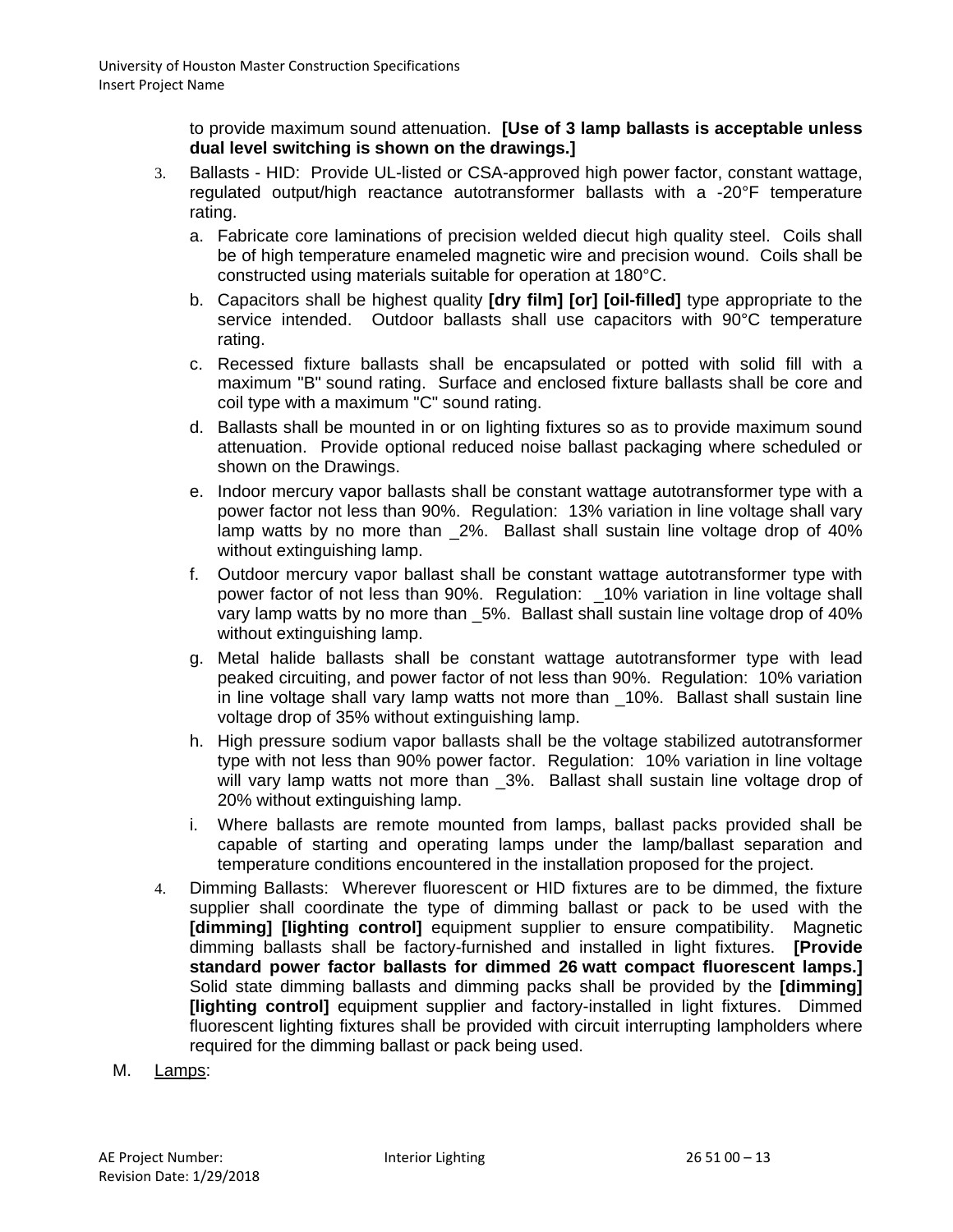- 1. General: Provide lamps of the wattage, type, color, and reflector lamps with type of beams indicated, as shown, and as scheduled. Provide extended service lamps that are inside frosted. Provide energy saving lamps for all fluorescent fixtures installed in indoor conditioned locations, unless otherwise noted. **[Provide standard, nonenergy saving lamps for all dimmed fluorescent fixtures.]** Incandescent and tungsten halogen lamps shall not be operated, other than for initial testing, prior to final inspection, or shall be replaced immediately prior to final inspection.
- 2. Maintenance Stock: Furnish a stock of replacement lamps in the original cartons or packing sleeves, amounting to 10% (but not less than two lamps in each case) of each type and size lamp used in each fixture type. Deliver replacement stock as directed to Owner's storage space.
- N. Fluorescent Emergency Battery Backup Unit:
	- 1. General: Provide fluorescent lighting fixtures with emergency battery backup and integral emergency (self-powered) fluorescent power system for each fixture as shown or scheduled on the Drawings. The integral fluorescent emergency power system shall consist of a charger, high frequency inverter, voltage disconnect and a sealed nickel cadmium battery designed for high temperature operation. Provide battery unit with self test feature.
	- 2. Operation: During normal operation, when switched ac is present, the fixture will be fully illuminated by means of the regular ballast. At the same time, the emergency ballast is supplied with nonswitched ac, which transforms and rectifies into a low dc voltage to recharge the battery and maintain it in a fully charged condition. When the recharge the battery and maintain it in a fully charged condition. nonswitched ac fails, a solid state voltage sensor instantly turns on a high frequency inverter which illuminates one lamp in the fixture at reduced light output for a minimum of 90 minutes. At the end of the rated time a low voltage sensor disconnects the battery to prevent over discharging. When the ac nonswitched returns, the inverter switches off and the battery starts recharging.
	- 3. Battery: (Internal) Sealed Nickel Cadmium specially constructed to withstand the high temperatures of ballast compartments. 15 year life expectancy; 5 year unconditional and additional 5 year pro rata warranty. Batteries shall not require periodic cycling or full discharge upon use to maintain full battery capacity.
	- 4. Power Requirements: 120 or 277 volts, 60 Hz, for the specified lighting fixtures as indicated on the Lighting Fixture Schedule.
	- 5. Output: Suitable for one F40 fluorescent tube, rapid or instant start, operating at approximately 20% of its nominal light output.
	- 6. Transfer: Solid state-type, automatically and instantly energizes lamp load upon failure of the ac supply. Battery protection circuit automatically shuts down lamp load when battery reaches full discharge.
	- 7. Charger: All solid state, recharges battery in 12 to 24 hours, current limited and short circuit proof.
	- 8. Inverter: All solid state, 87% minimum efficiency uses a fully isolated and protected electronic oscillator to produce an inaudible high frequency output. Inverter will ignite lamp which has burned out under normal conditions.
	- 9. Self-Test: The diagnostic circuit continually monitors battery voltage and charging current, and will communicate a fault by flashing the status indicator lamp. An automatic discharge test is also performed for 30 seconds, every 30 days and for 90 minutes every 12 months.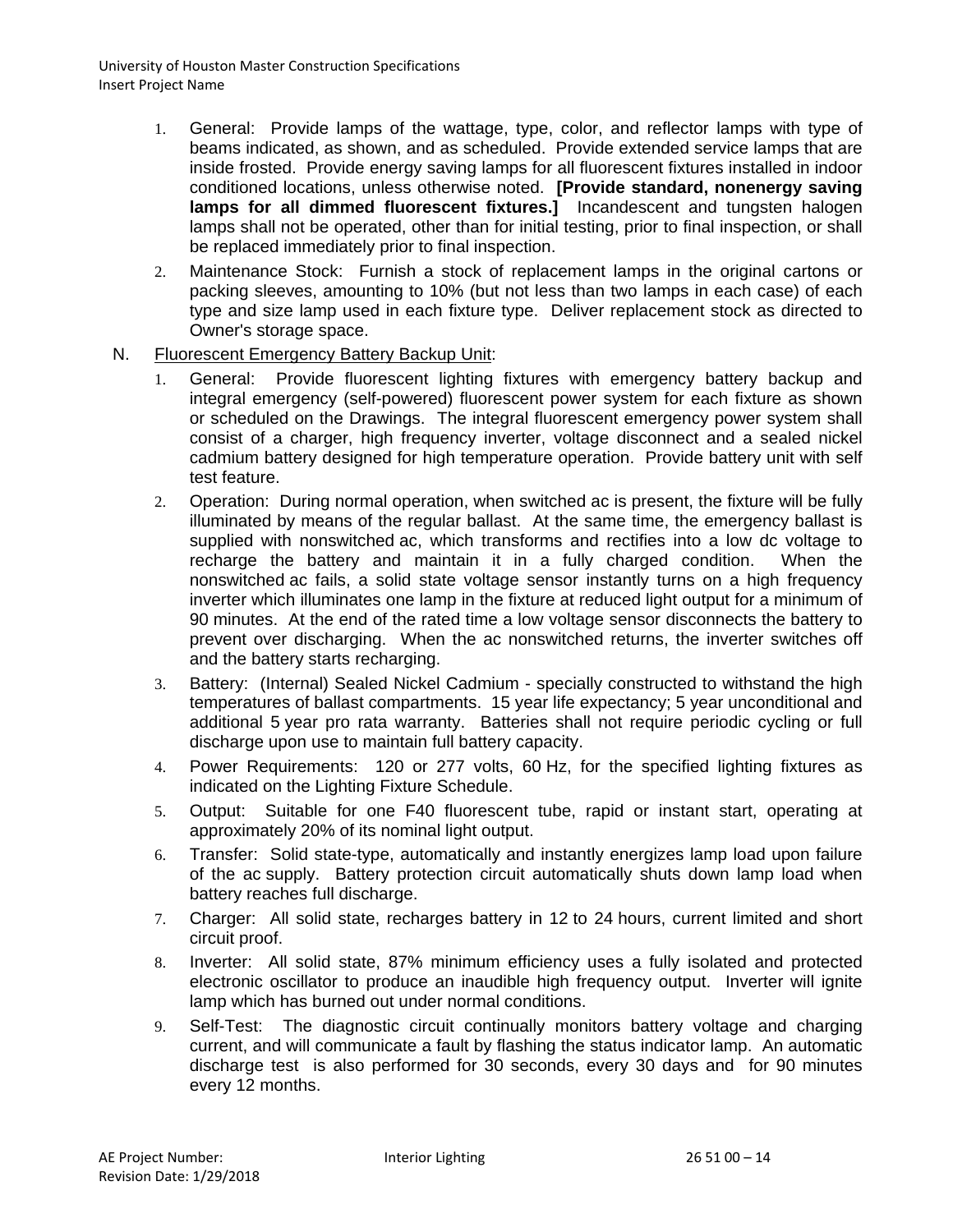- 10. Enclosure: 20 gauge steel painted black baked enamel. Mounts inside the fixture adjacent to normal ballast. Flying leads provided for connections to external test switch and pilot light which is supplied with the unit. Test switch and pilot light shall be furnished to the lighting fixture manufacturer for installation and connection into the fixture by the lighting fixture manufacturer.
- 11. Warranty: All electronics shall carry a 3 year unconditional warranty. The manufacturer of the unit shall provide three full cycles of discharge and recharge before shipment and shall certify that the testing has been done.

# **PART 3 - EXECUTION**

- 3.1 INSTALLATION:
	- A. General:
		- 1. Install lighting fixtures of the types indicated, where shown, and at the indicated heights in accordance with the fixture manufacturer's written instructions and recognized industry practices to ensure that the fixtures comply with the requirements and serve the intended purposes. Do not scale drawings for exact location of the lighting fixtures. In general, refer to the architectural reflected ceiling plans for proper locations of lighting fixtures. Fixtures shall exactly fit the type of ceiling system scheduled for the space.
		- 2. Fixtures shown on the fixture schedule to be recessed shall be complete with plaster frames, mounting yokes, rod hangers, etc., and/or any other accessories required to fit the fixture to the ceiling construction. However, where ceiling system cannot maintain said support, fixture supports shall be provided and rigidly attached to the structural members of the building capable of carrying the weight of the fixture plus 200 pounds at each support without sagging. Provide the necessary supports for hangers located between structural members.
	- B. Standards: Comply with NEMA standards, applicable requirements of the NEC pertaining to installation of interior lighting fixtures, and with applicable portions of the NECA's "Standard of Installation".
	- C. Connection: All individual lay-in fluorescent fixtures in suspended ceilings, shall be connected back to the associated lighting grid outlet box by wire in 3/8" (minimum) flexible metallic conduit fixture-tails in lengths not to exceed 72"; or by Type MC cable fixture-tails where permitted by the local authority having jurisdiction, in lengths not to exceed 8'. All fixture tails shall have ground wire pulled with conductors.
	- D. Mounting: Fasten fixtures securely to the indicated structural support members of the building. Provide separate supports or mounting clips for all recessed ceiling-mounted lighting fixtures in accordance with the NEC. Check to ensure that solid pendant fixtures are plumb.
	- E. Appurtenances: Install each fixture properly and safely. Furnish and erect hangers, rods, mounting brackets, supports, frames, and other equipment required.
	- F. Coordination: Furnish lighting fixtures complete with appurtenances required for the proper, safe and distortion-free installation in the various surfaces in which they appear. Determine surface types from the Architectural drawings.
	- G. Instructions: Each lighting fixture shall be packaged with complete instructions and illustrations showing how to install. Install lighting fixtures in strict conformance with manufacturer's recommendations and instructions.
	- H. Continuous Row Fixtures: Rigidly align all continuous rows of lighting fixtures for true in-line appearance.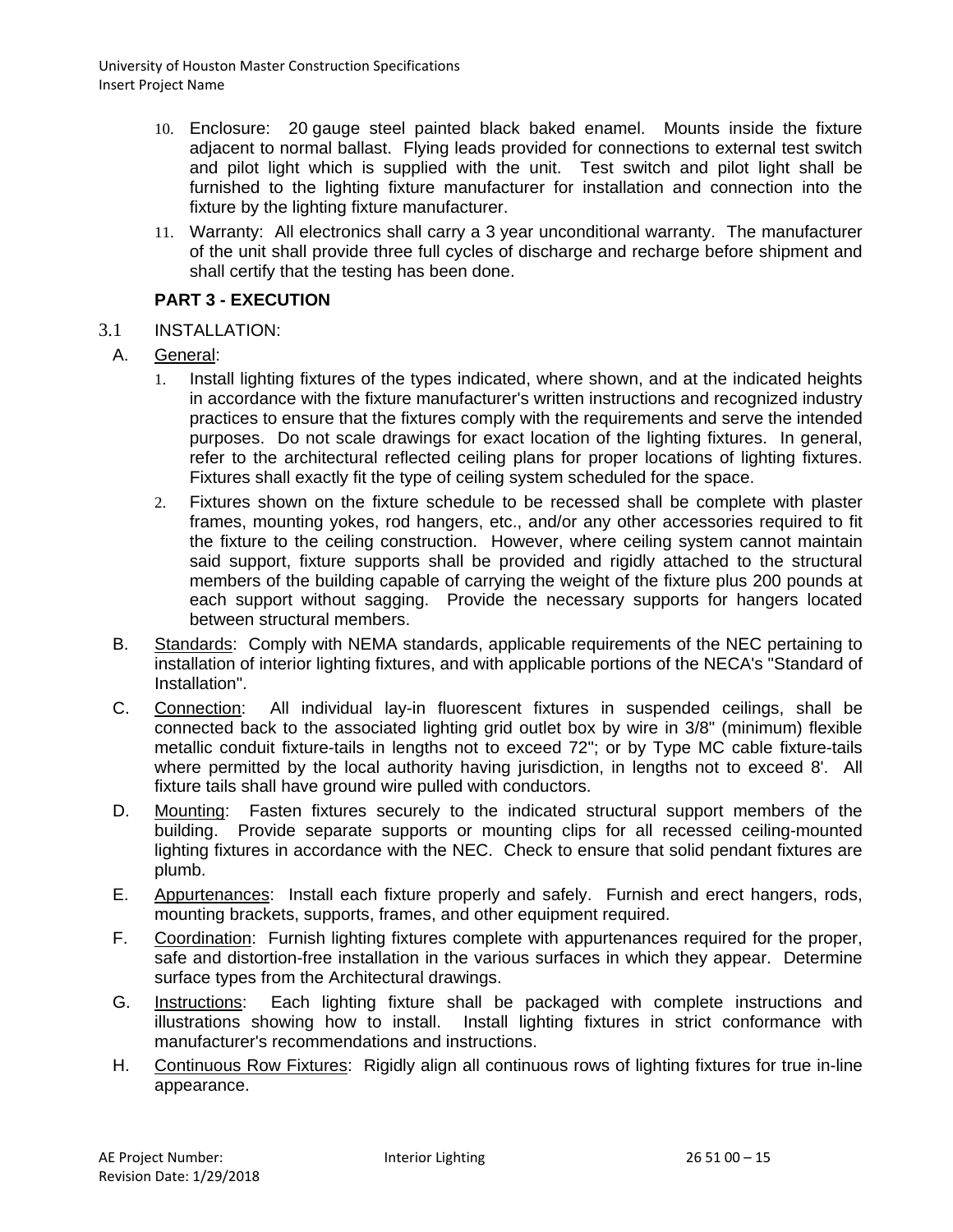- I. Pendant Fixtures: Install pendant lighting fixture plumb and at a height above the finished floor as specified in the drawings. In cases where conditions make this impractical, refer to the Architect for a decision. Use ball aligners and canopies on pendant fixtures unless noted otherwise.
- J. Suspended Fixtures:
	- 1. Fixture studs shall be provided in all outlet boxes from which fixtures are suspended. Fixtures shall not be suspended by means of cover or canopy screws. Canopies shall completely cover the ceiling opening of all ceiling fixtures except lay-in fixtures in T-bar construction, and trimless fixtures.
	- 2. Surface-mounted lighting fixtures (i.e. exit lights, etc.) are installed on lay-in panels in T-bar ceiling construction, the outlet boxes shall be rigidly supported to the ceiling system using metal channels spanning perpendicular across the T-bars and securely attached to each side of the outlet box.

# **[VERIFY THE FOLLOWING]**

- 3. Chain-suspended lighting fixtures shall be connected to the outlet box mounted directly above the fixture using **[flexible metallic conduit], [Type MC cable] [Type "SO" cord]** strapped to the fixture chain. Suspension chain shall be heavy duty nickel or cadmiumplated.
- K. Outlet Boxes: The locations indicated for outlet boxes of lighting fixtures are diagrammatic. Outlets shall be located as required to coincide with suspension hangers where they occur and with structural and architectural elements of the building and shall be located in accordance with the Architectural Reflected Ceiling Plan.
- L. Fixture Designations: If a fixture-type designation is omitted, furnish fixture of the same type as shown for rooms of similar usage. Verify with Engineer before purchase and installation. **[VERIFY IS FOLLOWING IS REQUIRED]**
- M. Installation Sequence: Do not install fixtures or such parts as finishing plates and trims for recessed fixtures until all plastering and painting that may mar fixture finishes has been completed. Install reflector cones, baffles, aperture plates, light controlling elements for air handling fixtures, and decorative elements after completion of ceiling tiles, painting and general cleanup.
- N. Mechanical Rooms: Lighting fixture locations in mechanical and electrical equipment rooms are approximate. Coordinate mounting height and location of lighting fixtures to clear mechanical, electrical and plumbing equipment and to illuminate adequately meters, gauges and equipment. Support all lighting fixtures independently of ductwork, piping and their supports.
- O. Concealment: Whenever a fixture or its hanger canopy is applied to a surface mounted outlet box, a finishing ring shall be utilized as necessary to conceal the outlet box. **[VERIFY THE FOLLOWING]**
- P. Wire Guards/Tube Guards: Wire guards or tube guards shall be provided for all fixtures with exposed lamps where installed in mechanical/electrical spaces; in all locations below 8'-0" above finished floor;] [and where lamps are exposed to damage. **[VERIFY IF THE FOLLOWING IS REQUIRED]**
- Q. Fluorescent Lighting Fixtures Installed in UL-rated Ceiling Assemblies: Fixtures shall have armored cable or flexible metallic conduit fixture-tails used for connection of lighting fixtures and shall have wiring installed as follows: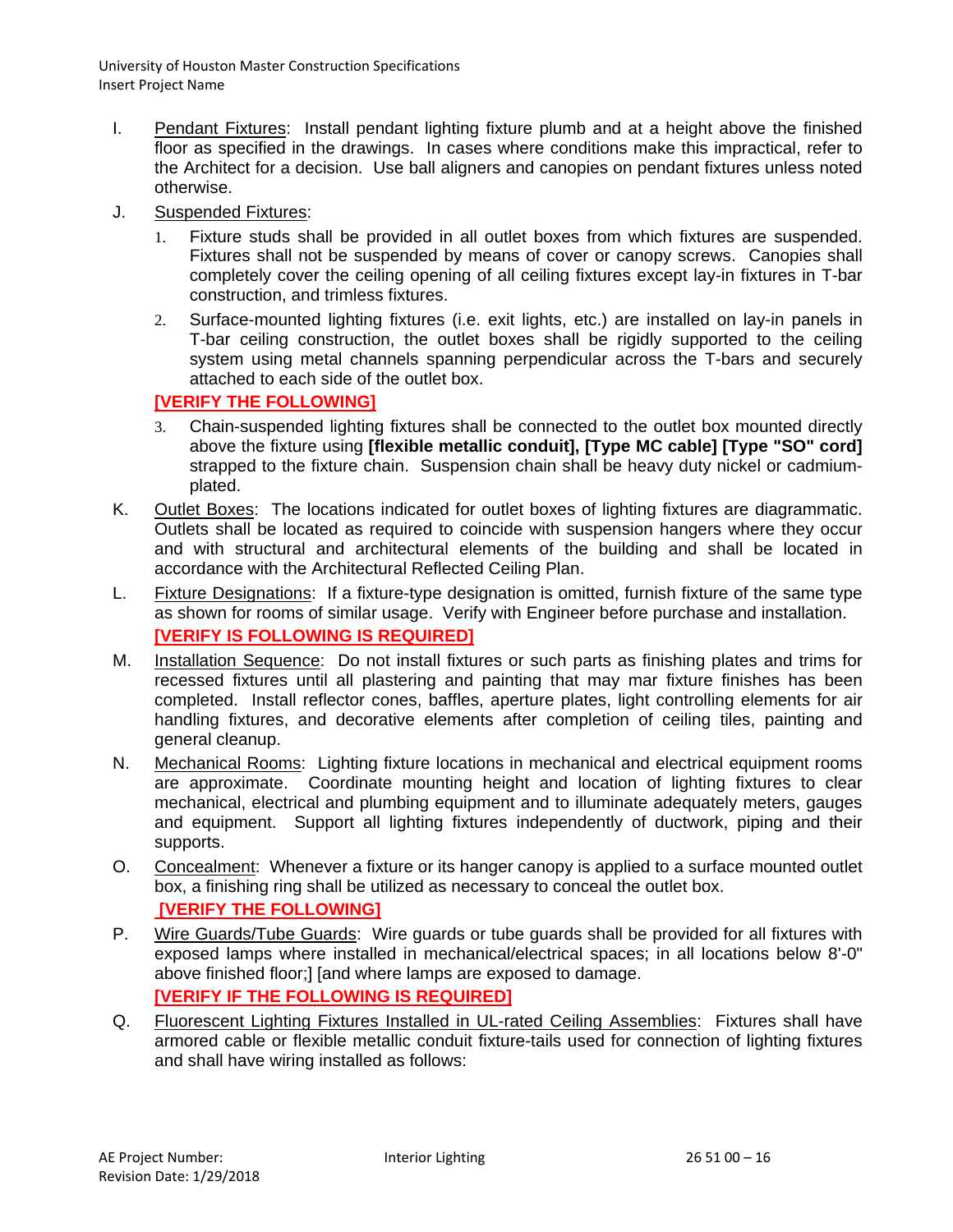- 1. Shall be wired through the ends of the fixtures, or shall be provided with 90 degree ells on top of the fixtures, to allow the installation of the UL-approved fire-rated covers by the Ceiling Contractor.
- 2. Failure to provide the required connectors shall not relieve this Contractor of his responsibility for replacing the connectors at no additional cost to the Owner.
- 3. The UL fire-rated covers shall not be notched by the Ceiling Contractor because of improper wiring connectors installed on the fixtures by this Contractor.
- 4. This Contractor shall verify with the Architect/Engineer and the Ceiling Contractor, the specific requirements for the type of UL-rated ceiling assembly being installed.
- R. Fusing: Refer to Section 26 28 13, "Low Voltage Fuses", for fusing for HID ballasts.
- S. Fluorescent Emergency Backup Units: For nonswitched applications connect ac input to switched and unswitched unit inputs, unless noted otherwise on Drawings. For switched applications provide a switched ac input to the unit switched input and a nonswitched ac input to the unit nonswitched input.

### 3.2 AIMING AND ADJUSTMENT:

- A. All adjustable lighting units shall be aimed, focused, locked, etc., by the Contractor under the supervision of the Lighting Consultant. The Lighting Consultant shall indicate the number of crews (foreman and apprentice) required. All aiming and adjusting shall be carried out after the entire installation is complete.
- B. All ladders, scaffolds, etc. required for aiming and adjustment shall be furnished by the Contractor at the direction of the Lighting Consultant. As aiming and adjustment is completed, locking setscrews and bolts and nuts shall be tightened securely.
- C. Units shall be focused during the normal working day, where possible. However, where daylight interferes with precise focusing, aiming shall be accomplished at night.

### 3.3 CLEANUP:

A. At the time of final acceptance by the Owner, all lighting fixtures shall have been thoroughly cleaned with materials and methods recommended by the manufacturers, all broken parts shall have been replaced, and all lamps shall be operative. Replace blemished, damaged, or unsatisfactory fixtures as directed by Architect.

#### 3.4 MAINTENANCE:

- A. The Contractor shall be responsible for obtaining from his supplying lighting manufacturers, for each type of lighting fixture, a recommended maintenance information which shall be included in the Project Operating and Maintenance Manuals. Minimum information shall include:
	- 1. Tools required.
	- 2. Types of cleaners to be used.
	- 3. Replacement parts identification list.
	- 4. Final as-built shop drawings.

### 3.5 WARRANTY:

A. The Contractor shall warrant all fixtures, their finishes, and all of their component parts, except ballasts, to be free from defects for a period of one year from date of acceptance, if operated within rated voltage range. Ballasts shall be warranted for 2 years. Fixture installation shall be warranted for one year from the date of acceptance of the installation. During the warrantee period, repair or replacement of defective materials and/or repair of faulty workmanship or installation shall be provided at no cost to the Owner within 10 days of written notice of the defects as recorded and submitted by the Owner and/or Architect.